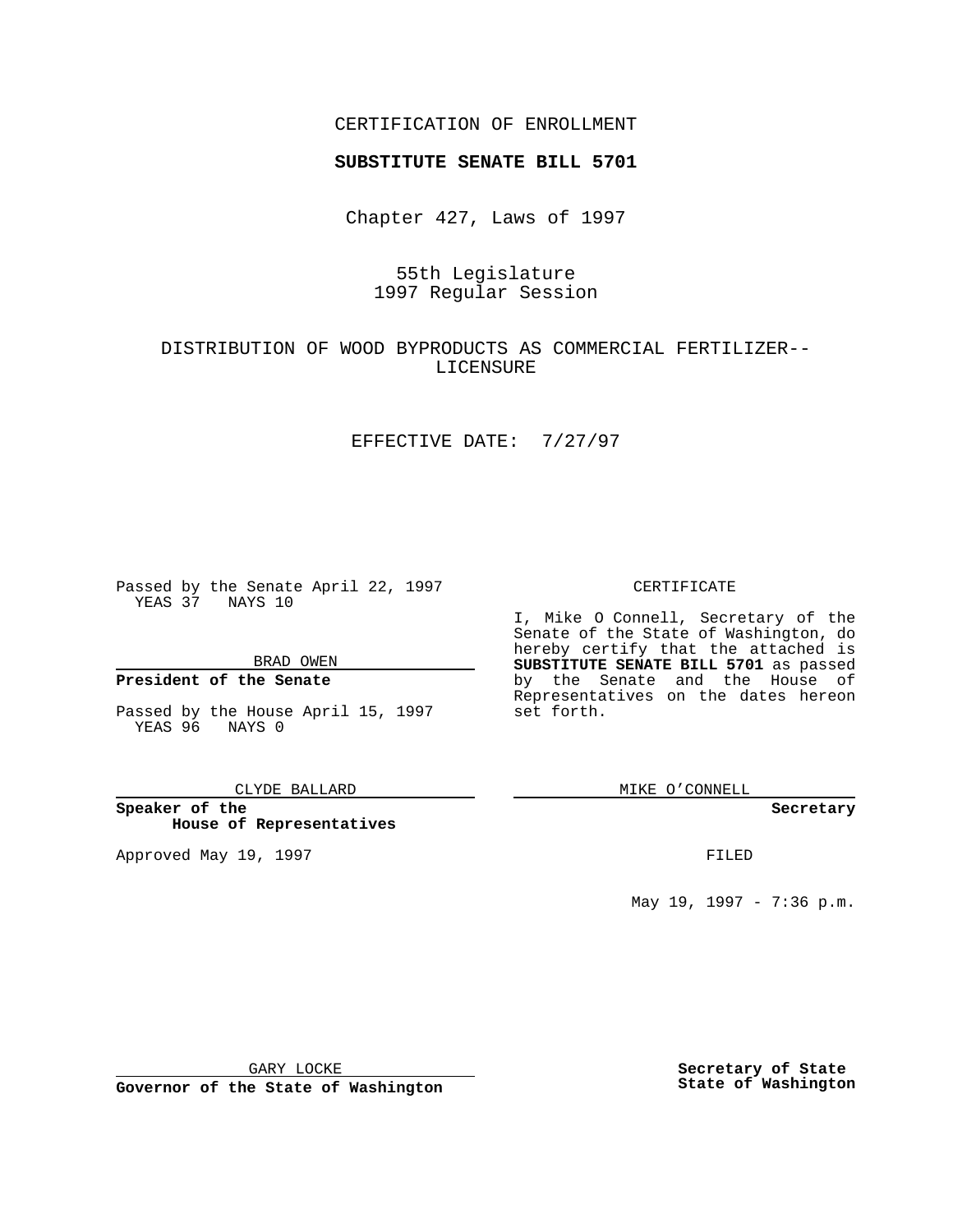## **SUBSTITUTE SENATE BILL 5701** \_\_\_\_\_\_\_\_\_\_\_\_\_\_\_\_\_\_\_\_\_\_\_\_\_\_\_\_\_\_\_\_\_\_\_\_\_\_\_\_\_\_\_\_\_\_\_

\_\_\_\_\_\_\_\_\_\_\_\_\_\_\_\_\_\_\_\_\_\_\_\_\_\_\_\_\_\_\_\_\_\_\_\_\_\_\_\_\_\_\_\_\_\_\_

AS AMENDED BY THE HOUSE

Passed Legislature - 1997 Regular Session

### **State of Washington 55th Legislature 1997 Regular Session**

**By** Senate Committee on Agriculture & Environment (originally sponsored by Senators Morton, Rasmussen and Swecker)

Read first time 02/26/97.

 AN ACT Relating to commercial soil amendments; amending RCW 15.54.270, 15.54.800, and 70.95.240; adding a new section to chapter 15.54 RCW; and adding a new section to chapter 70.95 RCW.

BE IT ENACTED BY THE LEGISLATURE OF THE STATE OF WASHINGTON:

 **Sec. 1.** RCW 15.54.270 and 1993 c 183 s 1 are each amended to read as follows:

 Terms used in this chapter have the meaning given to them in this chapter unless the context clearly indicates otherwise.

 (1) "Brand" means a term, design, or trademark used in connection with the distribution and sale of one or more grades of commercial fertilizers.

 (2) "Bulk fertilizer" means commercial fertilizer distributed in a nonpackage form such as, but not limited to, tote bags, tote tanks, bins, tanks, trailers, spreader trucks, and railcars.

 (3) "Calcium carbonate equivalent" means the acid-neutralizing capacity of an agricultural liming material expressed as a weight percentage of calcium carbonate.

 (4) "Commercial fertilizer" means a substance containing one or more recognized plant nutrients and that is used for its plant nutrient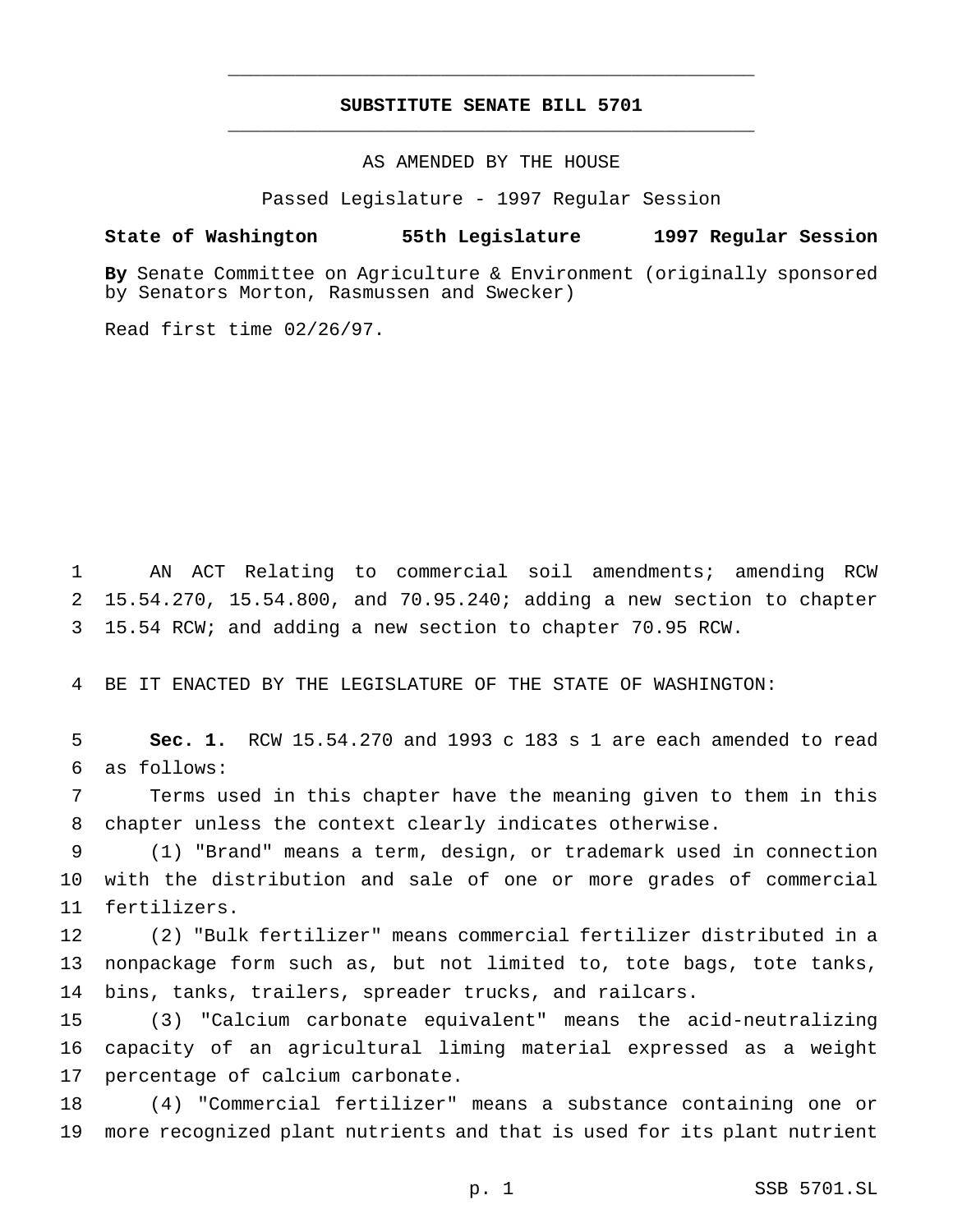content or that is designated for use or claimed to have value in 2 promoting plant growth, and shall include limes, gypsum, ((and)) 3 manipulated animal and vegetable manures, and a material approved under 4 section 5 of this act. It does not include unmanipulated animal and vegetable manures and other products exempted by the department by rule.

 (5) "Customer-formula fertilizer" means a mixture of commercial fertilizer or materials of which each batch is mixed according to the specifications of the final purchaser.

 (6) "Department" means the department of agriculture of the state of Washington or its duly authorized representative.

 (7) "Director" means the director of the department of agriculture. (8) "Distribute" means to import, consign, manufacture, produce, compound, mix, or blend commercial fertilizer, or to offer for sale, sell, barter, exchange, or otherwise supply commercial fertilizer in this state.

(9) "Distributor" means a person who distributes.

 (10) "Grade" means the percentage of total nitrogen, available phosphoric acid, and soluble potash stated in whole numbers in the same terms, order, and percentages as in the "guaranteed analysis," unless otherwise allowed by a rule adopted by the department. Specialty fertilizers may be guaranteed in fractional units of less than one percent of total nitrogen, available phosphorus or phosphoric acid, and soluble potassium or potash. Fertilizer materials, bone meal, manures, and similar materials may be guaranteed in fractional units.

(11) "Guaranteed analysis."

 (a) Until the director prescribes an alternative form of "guaranteed analysis" by rule the term "guaranteed analysis" shall mean the minimum percentage of plant nutrients claimed in the following order and form:

| 31 | Total nitrogen (N) percent               |  |
|----|------------------------------------------|--|
| 32 | Available phosphoric acid (P205) percent |  |
| 33 | Soluble potash $(K20)$ percent           |  |

 The percentage shall be stated in whole numbers unless otherwise allowed by the department by rule.

 The "guaranteed analysis" may also include elemental guarantees for phosphorus (P) and potassium (K).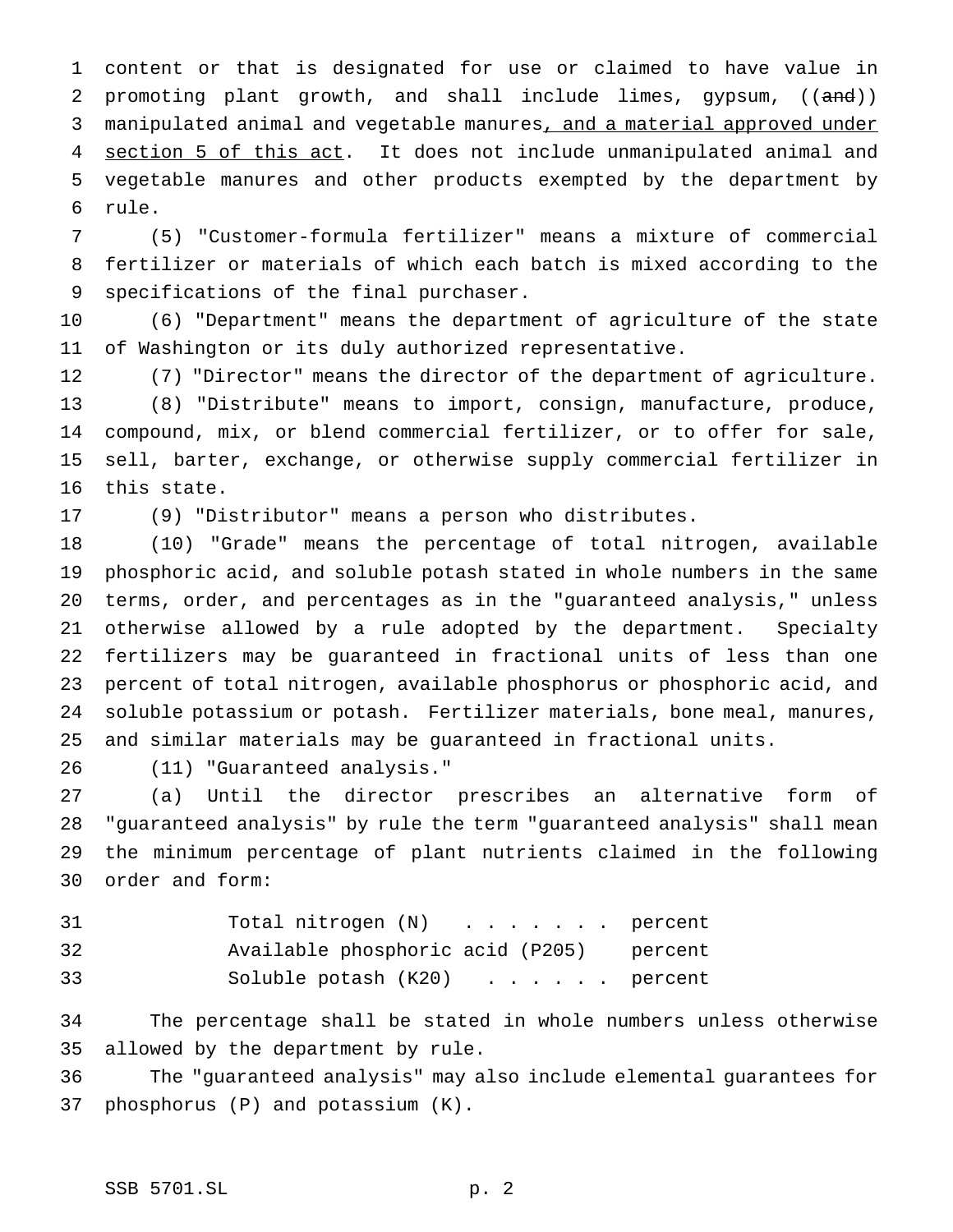(b) For unacidulated mineral phosphatic material and basic slag, bone, tankage, and other organic phosphatic materials, the total phosphoric acid or degree of fineness may also be guaranteed.

 (c) Guarantees for plant nutrients other than nitrogen, phosphorus, and potassium shall be as allowed or required by rule of the department. The guarantees for such other nutrients shall be expressed in the form of the element.

 (d) The guaranteed analysis for limes shall include the percentage of calcium or magnesium expressed as their carbonate; the calcium carbonate equivalent as determined by methods prescribed by the association of official analytical chemists; and the minimum percentage of material that will pass respectively a one hundred mesh, sixty mesh, and ten mesh sieve. The mesh size declaration may also include the percentage of material that will pass additional mesh sizes.

 (e) In commercial fertilizer, the principal constituent of which is calcium sulfate (gypsum), the percentage of calcium sulfate (CaS04.2H20) shall be given along with the percentage of total sulfur. 18 (f) The guaranteed analysis for a material approved under section 19 5 of this act and to be used as a soil amendment shall include the name and percentage of each soil amending ingredient and the total

21 percentage of all other ingredients.

 (12) "Label" means the display of all written, printed, or graphic matter, upon the immediate container, or a statement accompanying a fertilizer.

 (13) "Labeling" includes all written, printed, or graphic matter, upon or accompanying a commercial fertilizer, or advertisement, brochures, posters, television, and radio announcements used in promoting the sale of such fertilizer.

 (14) "Licensee" means the person who receives a license to distribute a fertilizer under the provisions of this chapter.

 (15) "Lime" means a substance or a mixture of substances, the principal constituent of which is calcium or magnesium carbonate, hydroxide, or oxide, singly or combined.

 (16) "Manipulation" means processed or treated in any manner, including drying to a moisture content less than thirty percent.

 (17) "Manufacture" means to compound, produce, granulate, mix, blend, repackage, or otherwise alter the composition of fertilizer materials.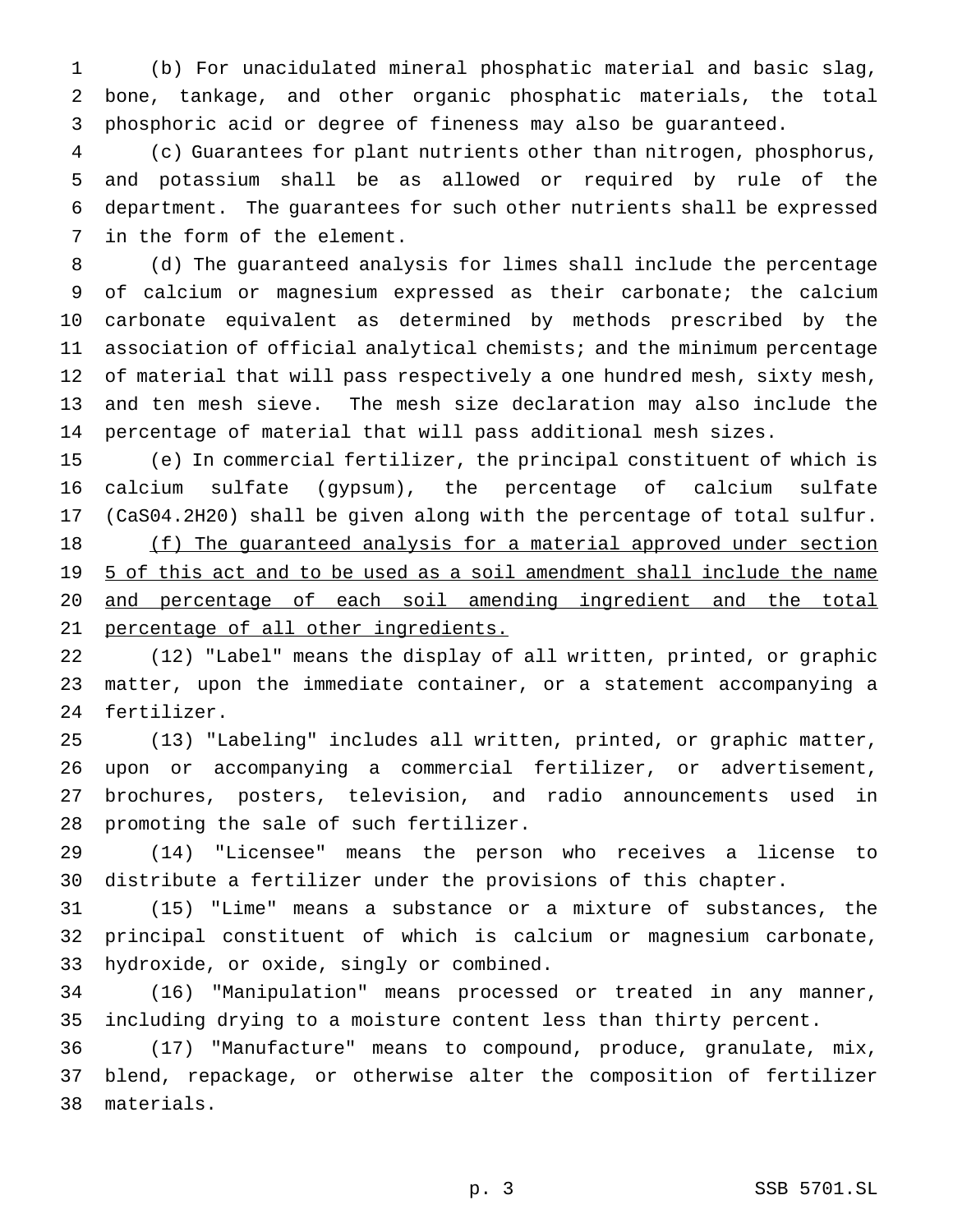(18) "Official sample" means a sample of commercial fertilizer taken by the department and designated as "official" by the department. (19) "Packaged fertilizer" means commercial fertilizers, either agricultural or specialty, distributed in nonbulk form.

 (20) "Person" means an individual, firm, brokerage, partnership, corporation, company, society, or association.

(21) "Percent" or "percentage" means the percentage by weight.

 (22) "Registrant" means the person who registers commercial fertilizer under the provisions of this chapter.

 (23) "Specialty fertilizer" means a commercial fertilizer distributed primarily for nonfarm use, such as, but not limited to, use on home gardens, lawns, shrubbery, flowers, golf courses, municipal parks, cemeteries, greenhouses, and nurseries.

 (24) "Ton" means the net weight of two thousand pounds avoirdupois. (25) "Total nutrients" means the sum of the percentages of total nitrogen, available phosphoric acid, and soluble potash as guaranteed and as determined by analysis.

 NEW SECTION. **Sec. 2.** A new section is added to chapter 15.54 RCW to read as follows:

 A material approved under section 5 of this act may be distributed as a commercial fertilizer and may be registered as a packaged commercial fertilizer. However, the department may refuse to register such a material as a packaged commercial fertilizer, may cancel the registration of the material as a packaged commercial fertilizer, and may prohibit its distribution as a commercial fertilizer if the department finds evidence that use of the material as a commercial fertilizer poses unacceptable hazards to human health or the environment that were not known during the approval process specified in section 5 of this act.

 **Sec. 3.** RCW 15.54.800 and 1993 c 183 s 14 are each amended to read as follows:

 (1) The director shall administer and enforce the provisions of this chapter and any rules adopted under this chapter. All authority and requirements provided for in chapter 34.05 RCW apply to this chapter in the adoption of rules.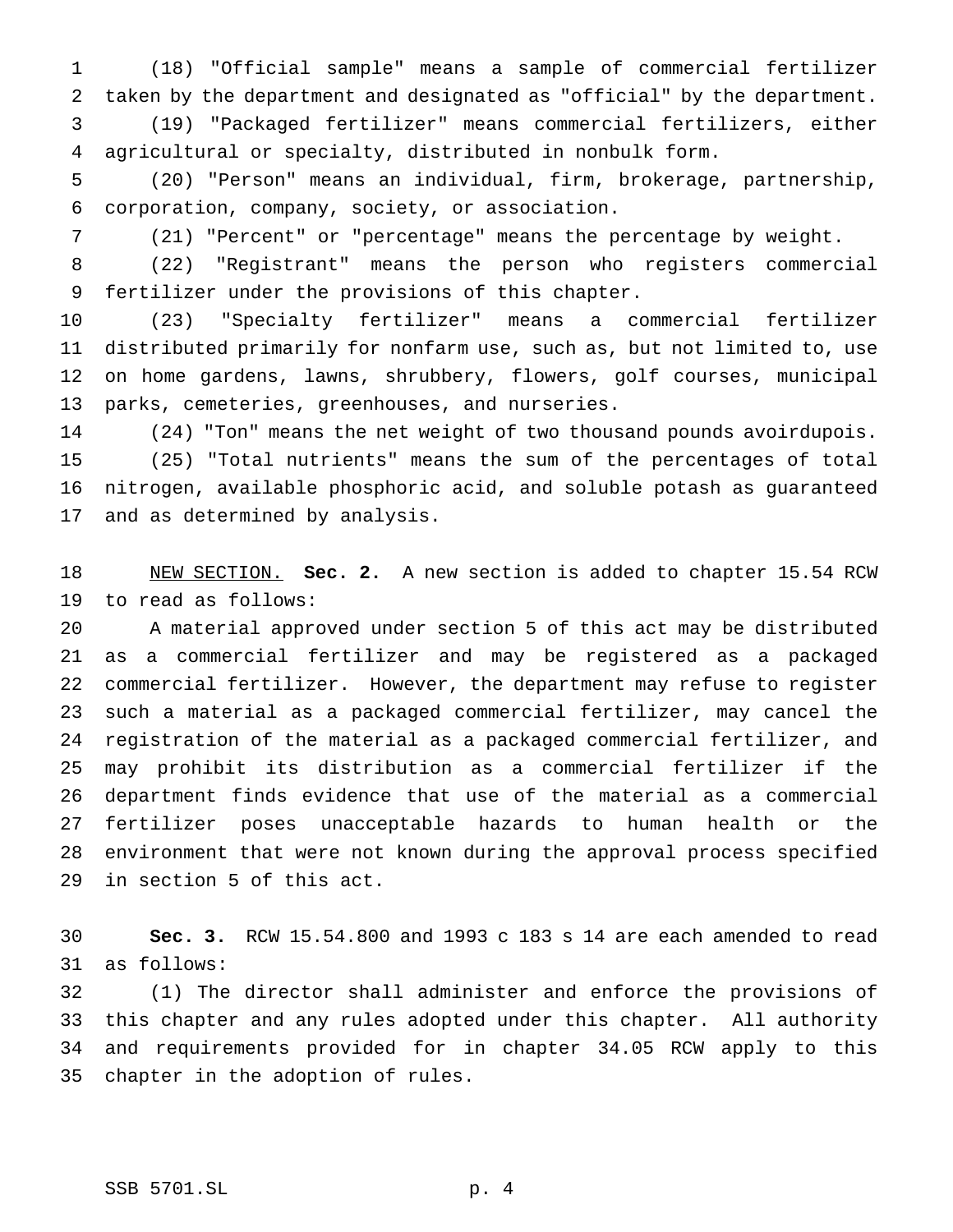(2) The director may adopt appropriate rules for carrying out the purpose and provisions of this chapter, including but not limited to rules providing for:

(a) Definitions of terms;

 (b) Determining standards for labeling and registration of commercial fertilizers ((and agricultural minerals and limes));

7 (c) The collection and examination of <u>commercial</u> fertilizers ((and 8 agricultural mineral and limes));

(d) Recordkeeping by registrants and licensees;

10 (e) Regulation of the use and disposal of commercial fertilizers 11 for the protection of ground water and surface water; and

 (f) The safe handling, transportation, storage, display, and 13 distribution of commercial fertilizers.

 **Sec. 4.** RCW 70.95.240 and 1993 c 292 s 3 are each amended to read as follows:

 (1) After the adoption of regulations or ordinances by any county, city, or jurisdictional board of health providing for the issuance of permits as provided in RCW 70.95.160, it shall be unlawful for any person to dump or deposit or permit the dumping or depositing of any solid waste onto or under the surface of the ground or into the waters of this state except at a solid waste disposal site for which there is 22 a valid permit. This section shall not:

 (a) Prohibit a person from dumping or depositing solid waste resulting from his own activities onto or under the surface of ground owned or leased by him when such action does not violate statutes or 26 ordinances, or create a nuisance; or

 (b) Apply to a person using a material or materials on the land as commercial fertilizer if (i) the department of ecology has issued 29 written approval for the use of the material or materials as commercial fertilizer as provided in section 5 of this act, (ii) the registration of the material or materials as a packaged commercial fertilizer has not been canceled under section 2 of this act, and (iii) the distribution of the material or materials as a commercial 34 fertilizer has not been prohibited by the department of agriculture under section 2 of this act.

 (2)(a) It is a class 3 civil infraction as defined in RCW 7.80.120 for a person to litter in an amount less than or equal to one cubic foot.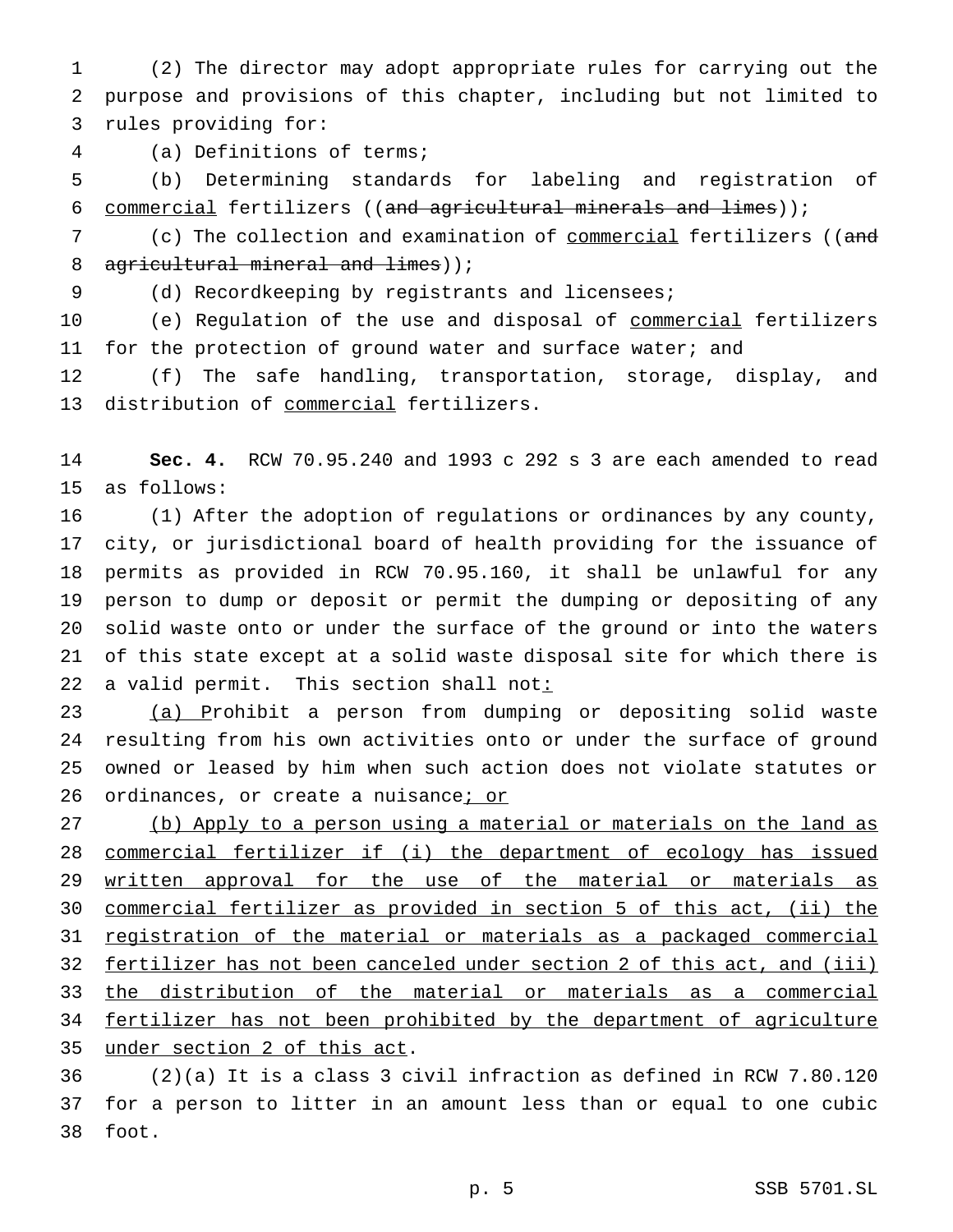(b) It is a class 1 civil infraction as defined in RCW 7.80.120 for a person to litter in an amount greater than one cubic foot. Unless suspended or modified by a court, the person shall also pay a litter cleanup fee of twenty-five dollars per cubic foot of litter. The court may, in addition to or in lieu of part or all of the cleanup fee, order the person to pick up and remove litter from the property, with prior permission of the legal owner or, in the case of public property, of the agency managing the property.

 NEW SECTION. **Sec. 5.** A new section is added to chapter 70.95 RCW to read as follows:

 (1) The legislature finds that an optional procedure should be established that provides certainty as to whether certain materials generated as byproducts from the manufacturing of wood products may clearly be distributed and used as commercial fertilizer. It is the intent of the legislature in establishing such a procedure that it be truly optional, and that the procedure or the legislature's establishment of the procedure not be construed, except as provided in subsection (3) of this section, as suggesting in any manner whatsoever that a material submitted or not submitted for approval under the procedure or generated or not generated as a byproduct from the manufacturing of wood products is or is not to be regulated as a solid waste.

 (2) If a person desires to receive the express approval of the department of ecology to distribute a material generated as a byproduct from the manufacturing of wood products as a commercial fertilizer under chapter 15.54 RCW for use as a commercial fertilizer, the person may request in writing the department to provide such approval. The department shall issue written approval to the person and to the department of agriculture that the material may be used as a commercial fertilizer, if the material characteristics and management methods will not pose unacceptable hazards to human health and the environment. The written approval shall certify, to the extent practicable, that the use of the material as a commercial fertilizer is consistent with the following:

 (a) The biosolids standards set forth in rule or guidance under chapter 70.95J RCW, municipal sewage sludge;

(b) Chapter 70.105D RCW, model toxics control act;

(c) Chapter 90.48 RCW, water pollution control;